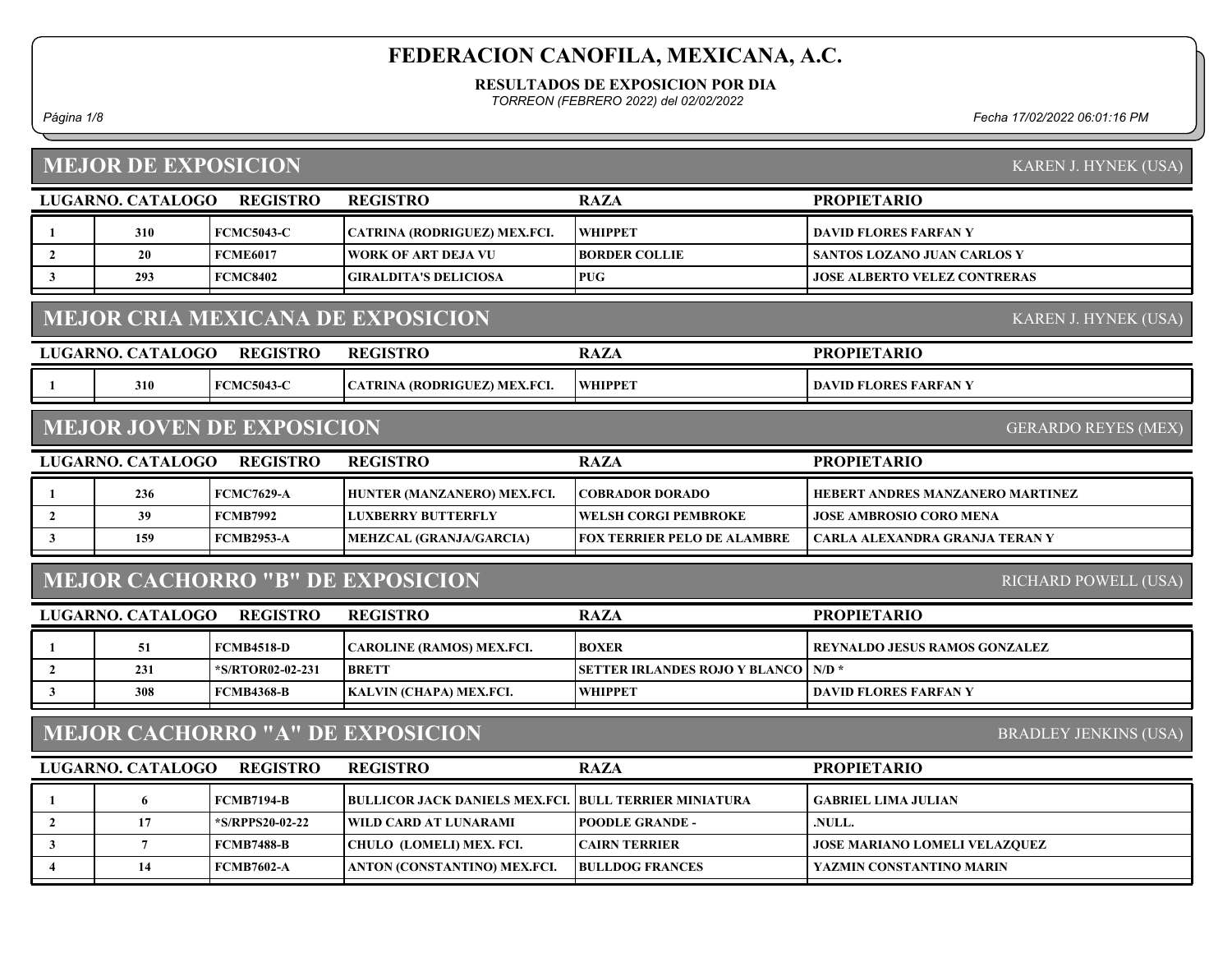#### RESULTADOS DE EXPOSICION POR DIA

TORREON (FEBRERO 2022) del 02/02/2022

Página 2/8 Fecha 17/02/2022 06:01:16 PM

### MEJOR DE GRUPO 1

| LUGARNO. CATALOGO | <b>REGISTRO</b>  | <b>REGISTRO</b>                                          | <b>RAZA</b>                        | <b>PROPIETARIO</b>                     |
|-------------------|------------------|----------------------------------------------------------|------------------------------------|----------------------------------------|
| 20                | FCME6017         | WORK OF ART DEJA VU                                      | <b>BORDER COLLIE</b>               | <b>SANTOS LOZANO JUAN CARLOS Y</b>     |
| 39                | FCMB7992         | <b>ILUXBERRY BUTTERFLY</b>                               | WELSH CORGI PEMBROKE               | <b>JOSE AMBROSIO CORO MENA</b>         |
| 29                | FCMB6455         | <b>TWOJ'S DANCING IN THE</b>                             | <b>TPASTOR AMERICANO MINIATURA</b> | <b>MARIA MERCEDES CARDENAS VAQUERO</b> |
| 26                | *S/RTOR02-02-026 | FOREST KNOLL LADY FOR A NIGHT  PASTOR ALEMAN PELO CORTO_ |                                    | $N/D$ *                                |
|                   |                  |                                                          |                                    |                                        |

## MEJOR JOVEN DE GRUPO 1

| LUGARNO, CATALOGO | <b>REGISTRO</b>  | <b>REGISTRO</b>                                               | <b>RAZA</b>                  | <b>PROPIETARIO</b>         |
|-------------------|------------------|---------------------------------------------------------------|------------------------------|----------------------------|
| 39                | <b>FCMB7992</b>  | <b>ILUXBERRY BUTTERFLY</b>                                    | <b>TWELSH CORGI PEMBROKE</b> | JOSE AMBROSIO CORO MENA    |
| 26                | *S/RTOR02-02-026 | <b>FOREST KNOLL LADY FOR A NIGHT PASTOR ALEMAN PELO CORTO</b> |                              | $N/D$ *                    |
|                   | <b>FCMB7921</b>  | LEIGH-HI'S IKAL                                               | <b>PASTOR DE SHETLAND</b>    | OSCAR RODRIGO PEREZ MOLINA |
|                   |                  |                                                               |                              |                            |

#### MEJOR CACHORRO DE GRUPO 1

REGISTRO

| 20<br><b>PASTOR AMERICANO MINIATURA</b><br><b>FCMB6455</b><br><b>TWOJ'S DANCING IN THE</b><br>  MARIA MERCEDES CARDENAS VAQUERO | LUGARNO. CATALOGO | <b>REGISTRO</b> | <b>REGISTRO</b> | RAZA | <b>PROPIETARIO</b> |
|---------------------------------------------------------------------------------------------------------------------------------|-------------------|-----------------|-----------------|------|--------------------|
|                                                                                                                                 |                   |                 |                 |      |                    |

#### MEJOR DE GRUPO 2

LUGARNO. CATALOGO REGISTRO RAZA PROPIETARIO 145 FCMD0663 BEAUTY MARK TENDER EBONY TERRANOVA JOSE ADRIAN SALINAS PEREZ

|     | .                 |                                                                 |                        |                                 |
|-----|-------------------|-----------------------------------------------------------------|------------------------|---------------------------------|
| 106 | <b>FCME1541-A</b> | <b>RONALDO (OLIVERA) MEX.FCI.</b>                               | <b>IDOBERMANN</b>      | ! MARCO ANTONIO OLIVERA OLIVERA |
| 142 | <b>FCME9074-B</b> | <b>TRATCHET (BUTRON/JUAREZ) MEX. ISCHNAUZER MINIATURA SAL Y</b> |                        | GABRIEL BUTRON CHIAPA           |
| 110 | *S/RTOR02-02-110  | <b>INDALO DE CASTA</b>                                          | <b>DOGO DE BURDEOS</b> | N/D                             |
|     |                   |                                                                 |                        |                                 |

### MEJOR JOVEN DE GRUPO 2

GERARDO REYES (MEX)

| LUGARNO. CATALOGO | <b>REGISTRO</b>   | <b>REGISTRO</b>          | <b>RAZA</b>                       | <b>PROPIETARIO</b>              |
|-------------------|-------------------|--------------------------|-----------------------------------|---------------------------------|
| 110               | *S/RTOR02-02-110  | I INDALO DE CASTA-       | <b>IDOGO DE BURDEOS</b>           | $N/D$ *                         |
| 140               | <b>FCMC8546</b>   | BEAUIDEAL BAILANDO_      | <b>ISCHNAUZER MINIATURA SAL Y</b> | NORMA ALEJANDRA SUAREZ GONZALEZ |
|                   | <b>FCMC6901-A</b> | AHSOKA TANO (CO9NTRERAS) | <b>IBULLDOG INGLES</b>            | EYNER RIKVAN CONTRERAS DIAZ-    |

#### KAREN J. HYNEK (USA)

KAREN J. HYNEK (USA)

KAREN J. HYNEK (USA)

GERARDO REYES (MEX)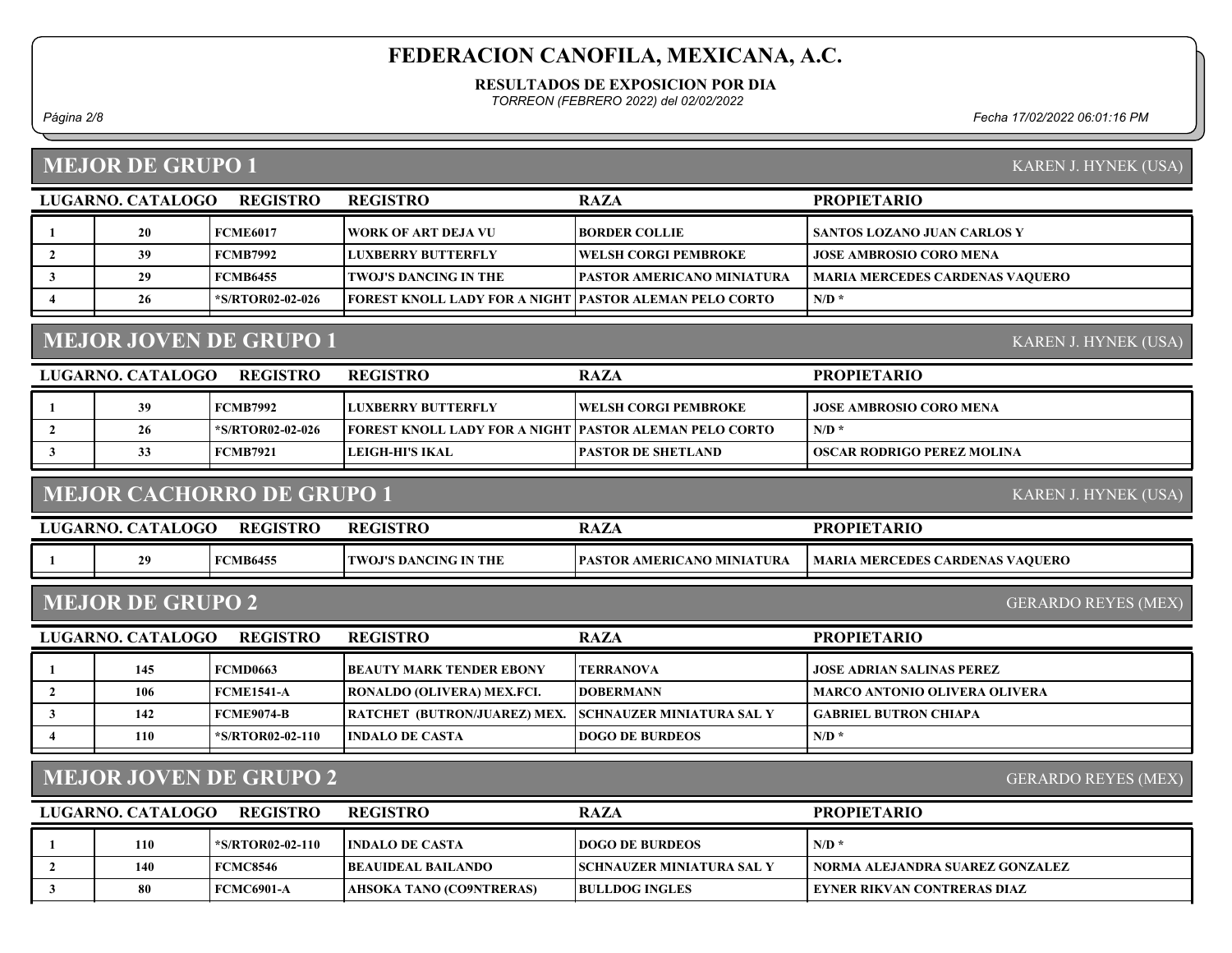RESULTADOS DE EXPOSICION POR DIA

TORREON (FEBRERO 2022) del 02/02/2022

Página 3/8 Fecha 17/02/2022 06:01:16 PM

LUGARNO. CATALOGO REGISTRO RAZA MEJOR JOVEN DE GRUPO 2 PROPIETARIO GERARDO REYES (MEX) REGISTRO 4 101 FCMB2762-C PETRA (BORUNDA) MEX. FCI. DOBERMANN BORUNDA ALMADA CESAR OCTAVIO LUGARNO. CATALOGO REGISTRO RAZA MEJOR CACHORRO DE GRUPO 2 PROPIETARIO GERARDO REYES (MEX) REGISTRO 1 51 FCMB4518-D CAROLINE (RAMOS) MEX.FCI. BOXER REYNALDO JESUS RAMOS GONZALEZ 2 90 FCMB4915 EL MESQUITAL ATHENAS CANE CORSO ROGELIO ROJAS NAVARRO 3 | 143 | FCMB5060-B | WAKANDA (VERA) MEX.FCI. | SCHNAUZER MINIATURA SAL Y | GRACIELA ANGELINA VERA RODRIGUEZ 4 | 74 FCMB4507-F CLEOPATRA (CAMPOS) MEX.FCI. BULLDOG INGLES | MIGUEL SALVADOR CAMPOS DE LEON LUGARNO. CATALOGO REGISTRO RAZA MEJOR DE GRUPO 3 PROPIETARIO RICHARD POWELL (USA) REGISTRO 1 166 FCMC4305-A POE THE RAVEN RUSSELL (LUNA) LAKELAND TERRIER VAN DE JESUS ROJAS HERNANDEZ 2 158 FCMC2169-A SIMON (LOMELI) MEX.FCI. CAIRN TERRIER JOSE MARIANO LOMELI VELAZQUEZ 3 159 FCMB2953-A MEHZCAL (GRANJA/GARCIA) FOX TERRIER PELO DE ALAMBRE | CARLA ALEXANDRA GRANJA TERAN Y 4 182 FCME0178-A DREXX EL POKER DE ASES JOHANNA VIDES DE SAMAYOA Y YORKSHIRE TERRIER LUGARNO. CATALOGO REGISTRO RAZA MEJOR JOVEN DE GRUPO 3 PROPIETARIO RICHARD POWELL (USA) REGISTRO 1 159 FCMB2953-A MEHZCAL (GRANJA/GARCIA) FOX TERRIER PELO DE ALAMBRE | CARLA ALEXANDRA GRANJA TERAN Y 2 | 150 FCMC6376-B PEATY (SANTOS) MEX.FCI. BULL TERRIER | JORGE SANTOS LIMA  $\frac{3}{176}$  176  $\frac{1}{202}$   $\frac{1}{2022}$  175 MY PARTY DE DIANIUM NORKSHIRE TERRIER 4 174 CPRPI4799 ALBORADA LATE STORM WEST HIGHLAND WHITE TERRIER LEOBARDO ALEJANDRO SANCHEZ-BRETON VILLA LUGARNO. CATALOGO REGISTRO RAZA MEJOR CACHORRO DE GRUPO 3 PROPIETARIO RICHARD POWELL (USA) REGISTRO 1 162 + S/RMON27-01-160 FELIPE MORA NERRY BLUE TERRIER N/D \* 2 175 FCMB6412-C DREAM HIGH LUCCA (ESTAVILLO) YORKSHIRE TERRIER EMMA MARGARITA ESTAVILLO CHAVEZ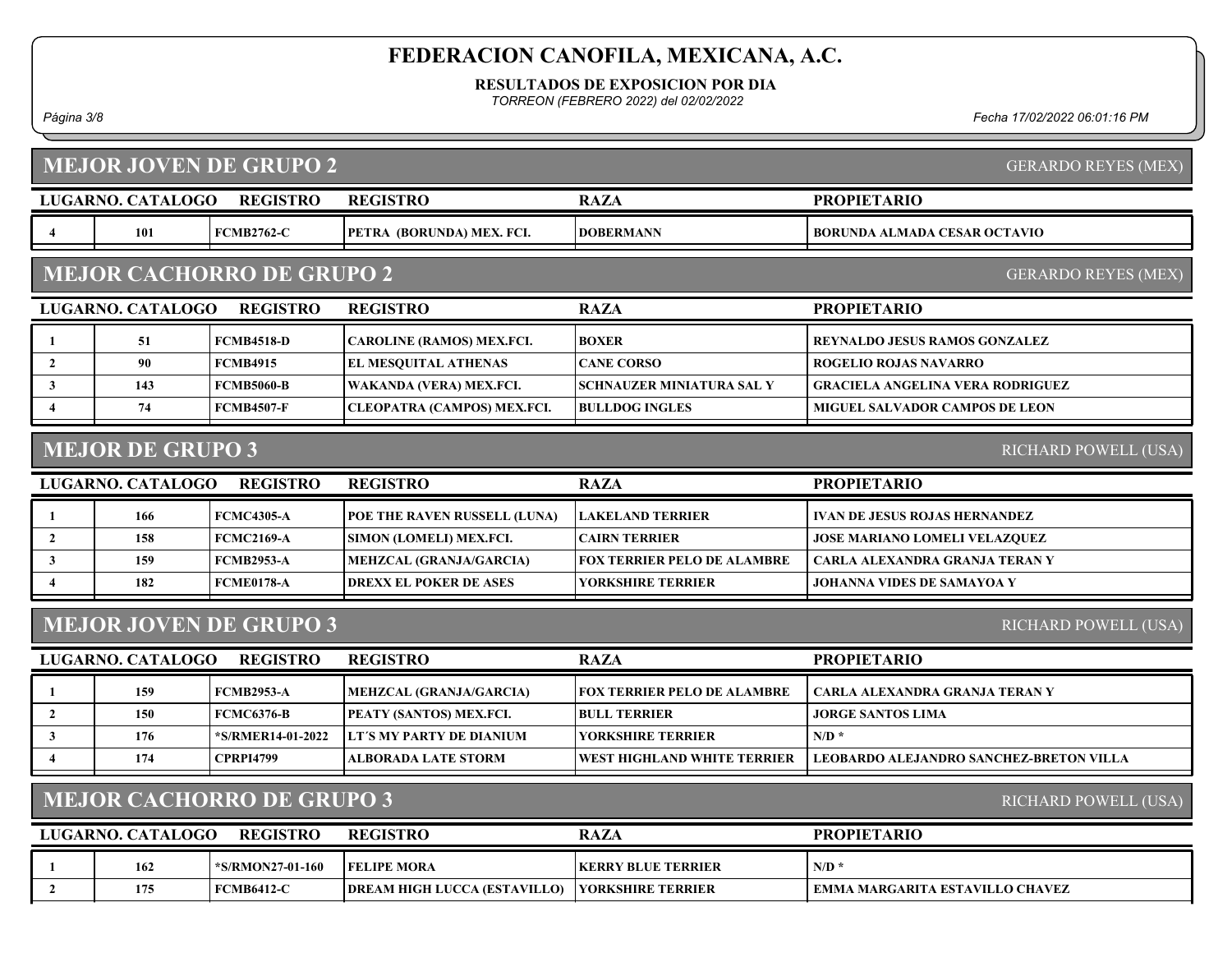RESULTADOS DE EXPOSICION POR DIA

TORREON (FEBRERO 2022) del 02/02/2022

Página 4/8 Fecha 17/02/2022 06:01:16 PM

|                         |                          | <b>MEJOR CACHORRO DE GRUPO 3</b> |                                    |                                 |                                      | RICHARD POWELL (USA)         |
|-------------------------|--------------------------|----------------------------------|------------------------------------|---------------------------------|--------------------------------------|------------------------------|
|                         | LUGARNO. CATALOGO        | <b>REGISTRO</b>                  | <b>REGISTRO</b>                    | <b>RAZA</b>                     | <b>PROPIETARIO</b>                   |                              |
| $\mathbf{3}$            | 153                      | <b>FCMB5269-H</b>                | <b>HUBERT'S MOLLY DORETH</b>       | <b>BULL TERRIER</b>             | <b>ROGELIO DELGADO FURET</b>         |                              |
|                         | <b>MEJOR DE GRUPO 4</b>  |                                  |                                    |                                 |                                      | <b>GERARDO REYES (MEX)</b>   |
|                         | LUGARNO. CATALOGO        | <b>REGISTRO</b>                  | <b>REGISTRO</b>                    | <b>RAZA</b>                     | <b>PROPIETARIO</b>                   |                              |
| -1                      | 185                      | <b>FCMC8698</b>                  | ALEGNA-NEVAREZ JUST IN CASE        | <b>DACHSHUND MINIATURA PELO</b> | <b>FLOR TERESA NEVAREZ MENDOZA Y</b> |                              |
|                         |                          | <b>MEJOR CACHORRO DE GRUPO 4</b> |                                    |                                 |                                      | <b>GERARDO REYES (MEX)</b>   |
|                         | <b>LUGARNO. CATALOGO</b> | <b>REGISTRO</b>                  | <b>REGISTRO</b>                    | <b>RAZA</b>                     | <b>PROPIETARIO</b>                   |                              |
| -1                      | 184                      | <b>FCMB7596-B</b>                | ABSOLUTE EXTREME (NEVAREZ)         | <b>DACHSHUND MINIATURA PELO</b> | <b>FLOR TERESA NEVAREZ MENDOZA</b>   |                              |
|                         | <b>MEJOR DE GRUPO 5</b>  |                                  |                                    |                                 |                                      | <b>BRADLEY JENKINS (USA)</b> |
|                         | LUGARNO. CATALOGO        | <b>REGISTRO</b>                  | <b>REGISTRO</b>                    | <b>RAZA</b>                     | <b>PROPIETARIO</b>                   |                              |
| 1                       | 197                      | <b>CPRPI3666</b>                 | TRINACRIA'S YOUR MAJESTY           | <b>HUSKY SIBERIANO</b>          | <b>MARA DESIREE FLORES LEMUS</b>     |                              |
| $\mathbf{2}$            | 213                      | <b>FCMC8640</b>                  | <b>DAR CHINGIZA CRISTAL SPLASH</b> | <b>SHIBA</b>                    | <b>ISAAC ANTONIO LOPEZ MORALES</b>   |                              |
| 3                       | 203                      | <b>FCMC4336-A</b>                | LOBO (MARTINEZ) MEX.FCI.           | <b>MALAMUTE DE ALASKA</b>       | ARMANDO MARTINEZ HEREDIA             |                              |
| 4                       | 219                      | <b>FCMC1861-D</b>                | IZTLY (MARTINEZ) MEX. FCI.         | XOLOITZCUINTLE ESTANDAR         | <b>AMEZCUA JOSE FELICIANO</b>        |                              |
|                         |                          | <b>MEJOR JOVEN DE GRUPO 5</b>    |                                    |                                 |                                      | <b>BRADLEY JENKINS (USA)</b> |
|                         | LUGARNO. CATALOGO        | <b>REGISTRO</b>                  | <b>REGISTRO</b>                    | <b>RAZA</b>                     | <b>PROPIETARIO</b>                   |                              |
| 1                       | 214                      | <b>FCME4647-A</b>                | <b>MASTER ROCK CALACO</b>          | XOLOITZCUINTLE ESTANDAR         | <b>MIGUEL ALONSO PEREZ Y</b>         |                              |
| $\mathbf{2}$            | 192                      | <b>FCMB5319</b>                  | <b>RUTHDALE DIAMOND SHINE</b>      | <b>AKITA AMERICANO</b>          | <b>FRANCISCO JAVIER PEREZ GARZA</b>  |                              |
| $\mathbf{3}$            | 220                      | <b>FCMB3773-A</b>                | K'INICH (VALDERRAMA) MEX.FCI.      | XOLOITZCUINTLE INTERMEDIO       | JONATHAN VALDERRAMA ZAMORA           |                              |
| $\overline{\mathbf{4}}$ | 204                      | <b>FCMB6168-A</b>                | <b>ASTRO SHADOW OF SHARM</b>       | POMERANIAN (SPITZ ALEMAN)       | <b>HECTOR CABRERA GUARNERO</b>       |                              |
|                         |                          | <b>MEJOR CACHORRO DE GRUPO 5</b> |                                    |                                 |                                      | <b>BRADLEY JENKINS (USA)</b> |
|                         | LUGARNO. CATALOGO        | <b>REGISTRO</b>                  | <b>REGISTRO</b>                    | <b>RAZA</b>                     | <b>PROPIETARIO</b>                   |                              |
|                         |                          |                                  |                                    |                                 |                                      |                              |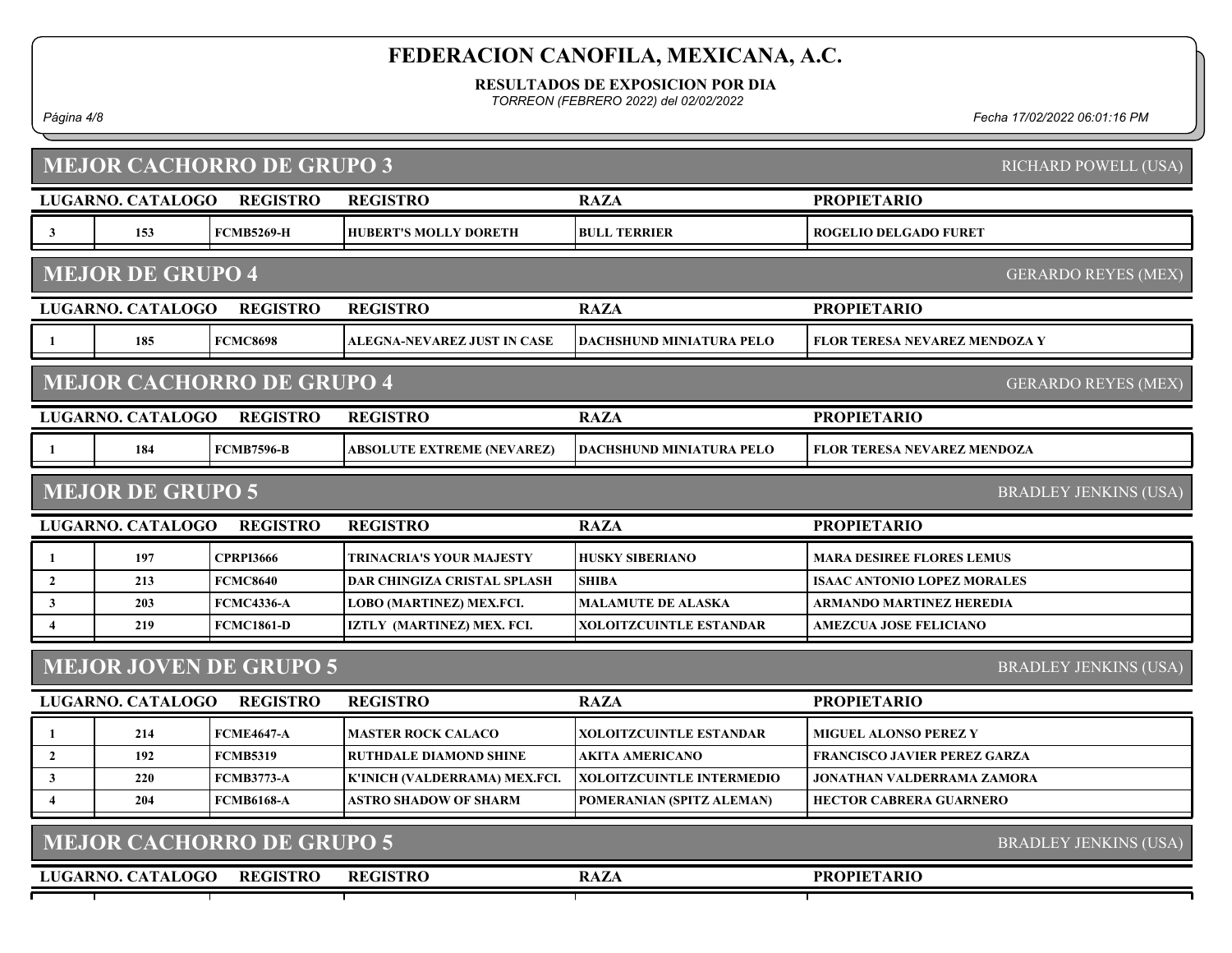#### RESULTADOS DE EXPOSICION POR DIA

TORREON (FEBRERO 2022) del 02/02/2022

Página 5/8 Fecha 17/02/2022 06:01:16 PM

# MEJOR CACHORRO DE GRUPO 5

BRADLEY JENKINS (USA)

|                         | LUGARNO. CATALOGO       | <b>REGISTRO</b>                  | <b>REGISTRO</b>                     | <b>RAZA</b>                                  | <b>PROPIETARIO</b>                      |
|-------------------------|-------------------------|----------------------------------|-------------------------------------|----------------------------------------------|-----------------------------------------|
| -1                      | 208                     | <b>FCMB3127-A</b>                | <b>CIRCE (VILLEGAS) MEX.FCI.</b>    | POMERANIAN (SPITZ ALEMAN)                    | <b>JUAN JOSE VILLEGAS HERNANDEZ</b>     |
| $\overline{2}$          | 194                     | <b>CPRPI4317</b>                 | <b>TRINACRIA'S DANCE WITH</b>       | <b>HUSKY SIBERIANO</b>                       | <b>MARA DESIREE FLORES LEMUS</b>        |
| $\mathbf{3}$            | 212                     | <b>CPRPJ6120</b>                 | <b>DAR CHINGIZA URBAN STYLE</b>     | <b>SHIBA</b>                                 | <b>JAVIER FLORES LAGUNAS</b>            |
| $\overline{\mathbf{4}}$ | 193                     | <b>FCMF1920-C</b>                | <b>VULCANO KAROGA (JAIME)</b>       | <b>CHOW CHOW</b>                             | <b>SERGIO CASTRO MARTINEZ</b>           |
|                         | <b>MEJOR DE GRUPO 6</b> |                                  |                                     |                                              | <b>BRADLEY JENKINS (USA)</b>            |
|                         | LUGARNO. CATALOGO       | <b>REGISTRO</b>                  | <b>REGISTRO</b>                     | <b>RAZA</b>                                  | <b>PROPIETARIO</b>                      |
|                         | 222                     | <b>FCMC2300-A</b>                | <b>DUPA SUPA FLY</b>                | <b>BASSET HOUND</b>                          | <b>JESUS GUADALUPE PADRON SALINAS Y</b> |
| $\overline{2}$          | 226                     | <b>FCMC2019-D</b>                | <b>BEEHONEY (QUINTANA) MEX.FCI.</b> | <b>BEAGLE</b>                                | <b>JOSE LUIS FERNANDEZ ROCA</b>         |
| $\mathbf{3}$            | 228                     | <b>FCME2695</b>                  | <b>TEO</b>                          | <b>BLOODHOUND</b>                            | <b>SERGIO JACQUEZ HIDALGO</b>           |
|                         |                         | <b>MEJOR JOVEN DE GRUPO 6</b>    |                                     |                                              | <b>BRADLEY JENKINS (USA)</b>            |
|                         |                         |                                  |                                     |                                              |                                         |
|                         | LUGARNO. CATALOGO       | <b>REGISTRO</b>                  | <b>REGISTRO</b>                     | <b>RAZA</b>                                  | <b>PROPIETARIO</b>                      |
|                         | 225                     | <b>FCMC6080-E</b>                | KINICH (MENDEZ/ROMERO)              | <b>BEAGLE</b>                                | ANGEL RAFAEL MENDEZ JIMENEZ Y           |
|                         | <b>MEJOR DE GRUPO 7</b> |                                  |                                     |                                              | <b>BRADLEY JENKINS (USA)</b>            |
|                         | LUGARNO. CATALOGO       | <b>REGISTRO</b>                  | <b>REGISTRO</b>                     | <b>RAZA</b>                                  | <b>PROPIETARIO</b>                      |
| -1                      | 229                     | <b>FCMB7961</b>                  | <b>CLOS ERASMUS BAELFAIRE</b>       | <b>SETTER GORDON</b>                         | <b>CHRISTIAN DAVID TEJEDA ALATORRE</b>  |
| $\overline{2}$          | 231                     | *S/RTOR02-02-231                 | <b>BRETT</b>                        | <b>SETTER IRLANDES ROJO Y BLANCO</b>         | $N/D$ *                                 |
| $\mathbf{3}$            | 230                     | <b>FCMC8081</b>                  | LUCKSHERAY ROCKY'N'ROLL             | <b>SETTER INGLES</b>                         | <b>TATIANA CHERNYSHEVA</b>              |
|                         |                         | <b>MEJOR CACHORRO DE GRUPO 7</b> |                                     |                                              | <b>BRADLEY JENKINS (USA)</b>            |
|                         | LUGARNO. CATALOGO       | <b>REGISTRO</b>                  | <b>REGISTRO</b>                     | <b>RAZA</b>                                  | <b>PROPIETARIO</b>                      |
| -1                      | 231                     | *S/RTOR02-02-231                 | <b>BRETT</b>                        | <b>SETTER IRLANDES ROJO Y BLANCO   N/D *</b> |                                         |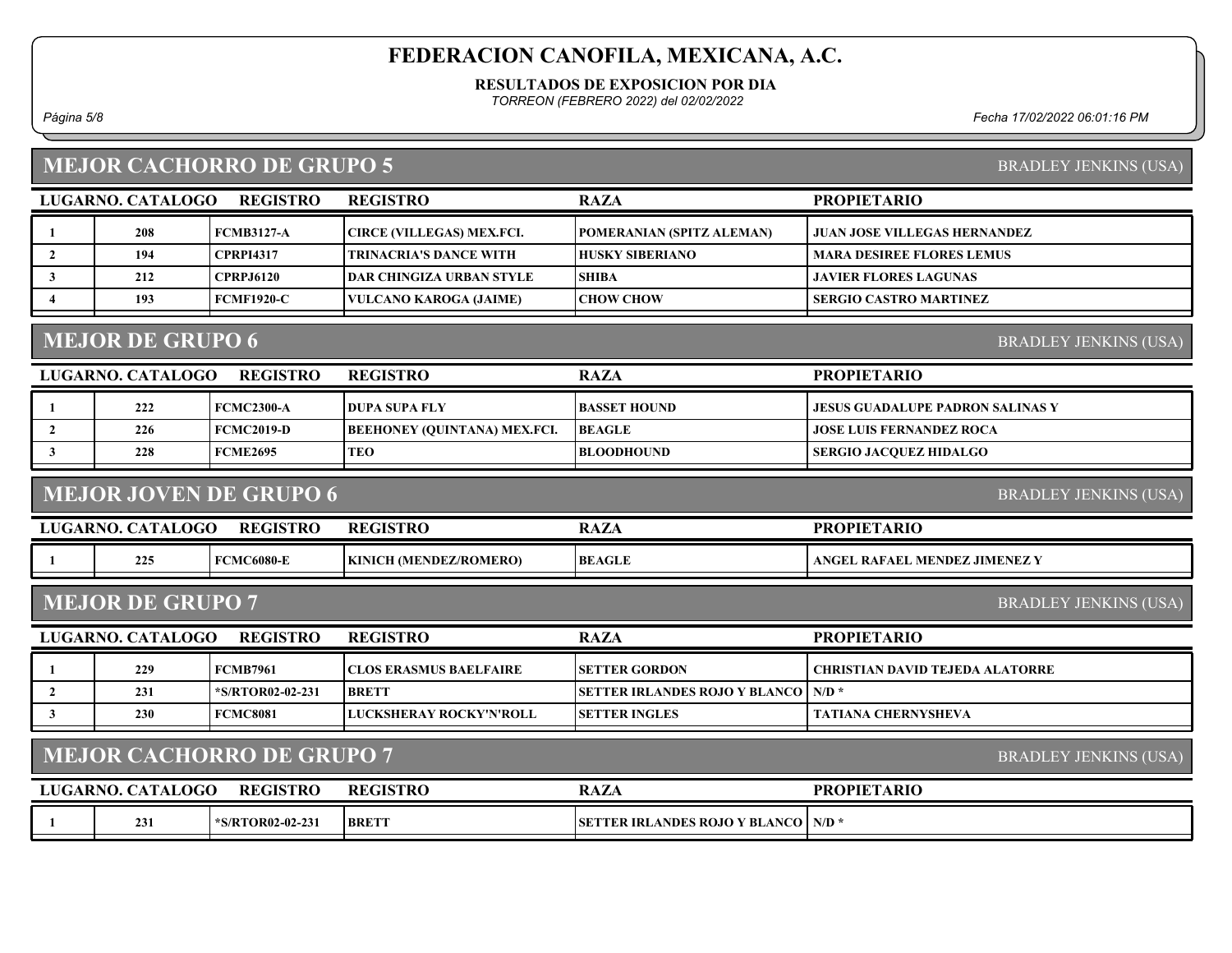#### RESULTADOS DE EXPOSICION POR DIA

TORREON (FEBRERO 2022) del 02/02/2022

Página 6/8 Fecha 17/02/2022 06:01:17 PM

# MEJOR DE GRUPO 8

BRADLEY JENKINS (USA)

|                | LUGARNO. CATALOGO                               | <b>REGISTRO</b>                  | <b>REGISTRO</b>                      | <b>RAZA</b>                 | <b>PROPIETARIO</b>                       |
|----------------|-------------------------------------------------|----------------------------------|--------------------------------------|-----------------------------|------------------------------------------|
| -1             | 235                                             | <b>FCME5275-E</b>                | JOKER (ZALDIVAR) MEX. FCI.           | <b>COBRADOR DE LABRADOR</b> | <b>GABRIEL ZALDIVAR VALDEZ</b>           |
| $\overline{2}$ | 244                                             | <b>CPRPJ6034</b>                 | RAYARAGUA INDIAN PARTY               | PERRO DE AGUA ESPAÑOL       | <b>DANIELA GUADALUPE GARZA ARCINIEGA</b> |
| $\mathbf{3}$   | 241                                             | <b>FCMH3864</b>                  | PEEKUUN DE LA SIBERIA BLANCA         | <b>COBRADOR DORADO</b>      | HEBERT ANDRES MANZANERO MARTINEZ         |
|                |                                                 | <b>MEJOR JOVEN DE GRUPO 8</b>    |                                      |                             | <b>BRADLEY JENKINS (USA)</b>             |
|                | LUGARNO. CATALOGO                               | <b>REGISTRO</b>                  | <b>REGISTRO</b>                      | <b>RAZA</b>                 | <b>PROPIETARIO</b>                       |
| -1             | 236                                             | <b>FCMC7629-A</b>                | HUNTER (MANZANERO) MEX.FCI.          | <b>COBRADOR DORADO</b>      | HEBERT ANDRES MANZANERO MARTINEZ         |
| $\overline{2}$ | 233                                             | <b>FCMB2348-A</b>                | ALLDANS TOÑO MEX.FCI.                | <b>COBRADOR DE LABRADOR</b> | <b>CRIADERO ALLDANS</b>                  |
| $\mathbf{3}$   | 244                                             | <b>CPRPJ6034</b>                 | <b>RAYARAGUA INDIAN PARTY</b>        | PERRO DE AGUA ESPAÑOL       | DANIELA GUADALUPE GARZA ARCINIEGA        |
|                |                                                 | <b>MEJOR CACHORRO DE GRUPO 8</b> |                                      |                             | <b>BRADLEY JENKINS (USA)</b>             |
|                | LUGARNO. CATALOGO                               | <b>REGISTRO</b>                  | <b>REGISTRO</b>                      | <b>RAZA</b>                 | <b>PROPIETARIO</b>                       |
| -1             | 232                                             | <b>FCMB2615-A</b>                | COSTA RETRIEVERS AJIACO MEX.         | <b>COBRADOR DE LABRADOR</b> | <b>COSTA RETRIEVERS</b>                  |
|                | <b>MEJOR DE GRUPO 9</b><br>KAREN J. HYNEK (USA) |                                  |                                      |                             |                                          |
|                |                                                 |                                  |                                      |                             |                                          |
|                | LUGARNO. CATALOGO                               | <b>REGISTRO</b>                  | <b>REGISTRO</b>                      | <b>RAZA</b>                 | <b>PROPIETARIO</b>                       |
| 1              | 293                                             | <b>FCMC8402</b>                  | <b>GIRALDITA'S DELICIOSA</b>         | <b>PUG</b>                  | <b>JOSE ALBERTO VELEZ CONTRERAS</b>      |
| $\overline{2}$ | 257                                             | <b>CPRPI4495</b>                 | <b>BULLAGAMO A BLACK MAMBA</b>       | <b>BULLDOG FRANCES</b>      | OSCAR ALEJANDRO REYNA GARZA              |
| $\mathbf{3}$   | 296                                             | <b>FCMC6554-A</b>                | LUCA (CAMPOS) MEX.FCI.               | <b>SHIH TZU</b>             | <b>SALVADOR ANGEL CAMPOS AZUELA</b>      |
| $\overline{4}$ | 283                                             | <b>FCMB2760</b>                  | <b>ST JOHNS THE PRINCESS AND THE</b> | <b>GRIFON DE BRUSELAS</b>   | <b>JACQUELINE &amp; AMBER FINKEL</b>     |
|                |                                                 | <b>MEJOR JOVEN DE GRUPO 9</b>    |                                      |                             | KAREN J. HYNEK (USA)                     |
|                | LUGARNO. CATALOGO                               | <b>REGISTRO</b>                  | <b>REGISTRO</b>                      | <b>RAZA</b>                 | <b>PROPIETARIO</b>                       |
| 1              | 296                                             | <b>FCMC6554-A</b>                | LUCA (CAMPOS) MEX.FCI.               | <b>SHIH TZU</b>             | <b>SALVADOR ANGEL CAMPOS AZUELA</b>      |
| $\overline{2}$ | 254                                             | <b>FCMC7891</b>                  | <b>JOHN WICK GALLUS</b>              | <b>BULLDOG FRANCES</b>      | <b>DANIEL CASTILLO</b>                   |
| $\mathbf{3}$   | 288                                             | <b>FCMC6805-G</b>                | <b>BELLA JOLLIE (LOPEZ) MEX.FCI.</b> | <b>POODLE GRANDE -</b>      | <b>NORMA CECILIA LOPEZ MORALES</b>       |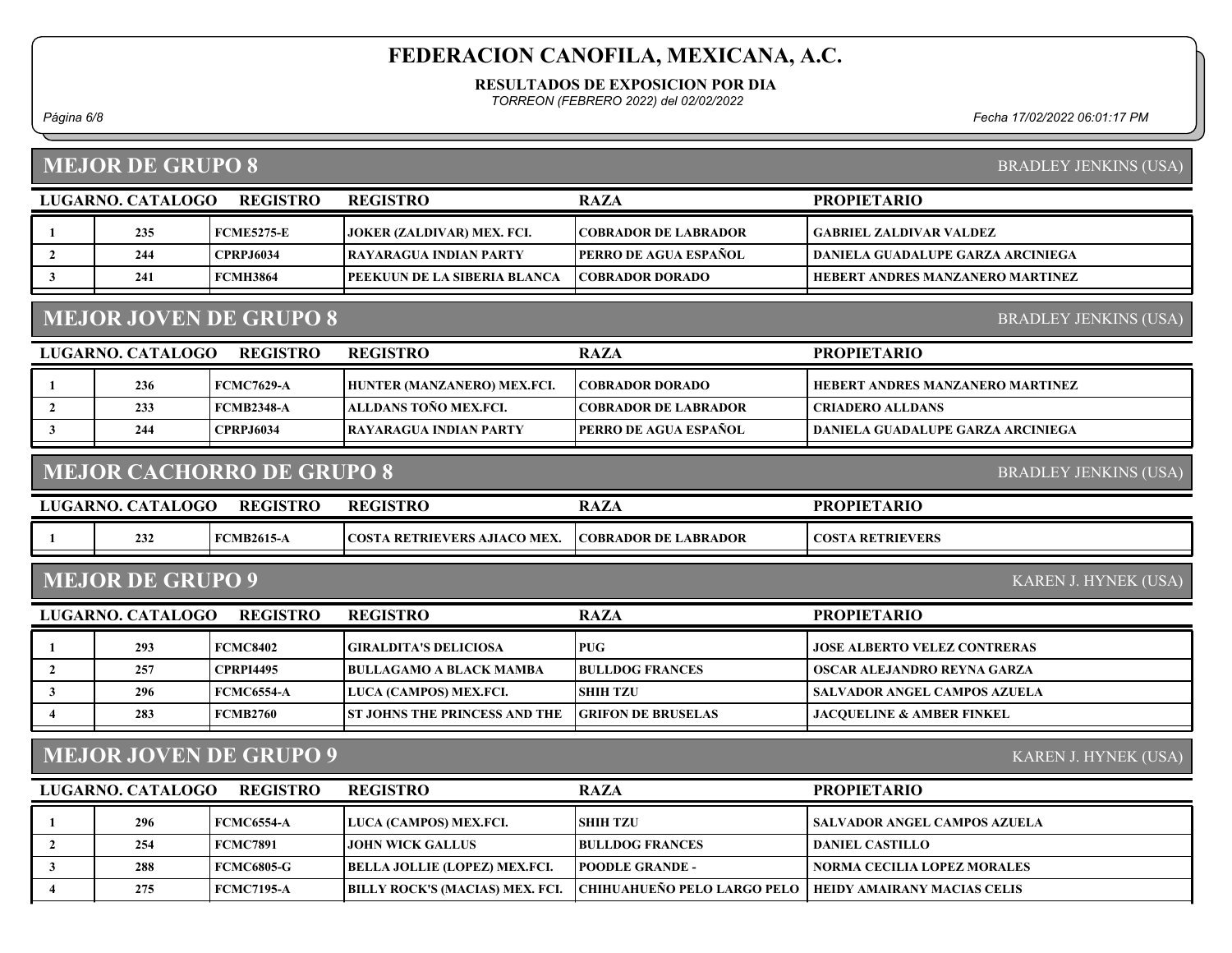RESULTADOS DE EXPOSICION POR DIA

TORREON (FEBRERO 2022) del 02/02/2022

Página 7/8 Fecha 17/02/2022 06:01:17 PM

### MEJOR CACHORRO DE GRUPO 9

| LUGARNO. CATALOGO | REGISTRO          | <b>REGISTRO</b>                     | <b>RAZA</b>            | <b>PROPIETARIO</b>                  |
|-------------------|-------------------|-------------------------------------|------------------------|-------------------------------------|
| 262               | <b>FCMB3039-B</b> | <b>ORIANA THE QUEEN (KUECHEL)</b>   | <b>BULLDOG FRANCES</b> | ERWIN FEDERICO KUECHEL VAZQUEZ      |
| 287               | <b>FCMB5053-C</b> | <b>ARTEMISA DE MITILENE (CANTÚ)</b> | <b>POODLE GRANDE -</b> | AZARETH JIMENNA CANTÚ PEÑA          |
| 294               | <b>FCMB4678-A</b> | <b>CHEWBACCA (VERGARA) MEX.FCI</b>  | <b>SHIH TZU</b>        | <b>EDUARDO SERGIO VERGARA MUÑOZ</b> |
|                   |                   |                                     |                        |                                     |

### MEJOR DE GRUPO 10

KAREN J. HYNEK (USA)

| LUGARNO. CATALOGO | <b>REGISTRO</b>   | <b>REGISTRO</b>                    | <b>RAZA</b>            | <b>PROPIETARIO</b>         |
|-------------------|-------------------|------------------------------------|------------------------|----------------------------|
| 310               | <b>FCMC5043-C</b> | CATRINA (RODRIGUEZ) MEX.FCI.       | <b>WHIPPET</b>         | l david flores farfan y    |
| 302               | <b>CPRI3846-A</b> | RADDU (ROMERO) MEX.                | <b>AFGANO</b>          | ALFONSO ROMERO MALDONADO   |
| 306               | FCME8019-A        | <b>GIBSON (SANCHEZ) MEX. FCI.</b>  | <b>LOBERO IRLANDES</b> | PABLO ARMANDO SANCHEZ LUGO |
| 307               | <b>FCMD0296-B</b> | <b>GIANA SEAL MY SOUL (ROLDAN)</b> | <b>GALGO ITALIANO</b>  | ADRIAN ROLDAN SANCHEZ      |
|                   |                   |                                    |                        |                            |

## MEJOR JOVEN DE GRUPO 10

KAREN J. HYNEK (USA)

KAREN J. HYNEK (USA)

| <b>REGISTRO</b><br>LUGARNO, CATALOGO |     |                   | <b>REGISTRO</b>                     | <b>RAZA</b>    | <b>PROPIETARIO</b>       |
|--------------------------------------|-----|-------------------|-------------------------------------|----------------|--------------------------|
|                                      | 310 | <b>FCMC5043-C</b> | <b>CATRINA (RODRIGUEZ) MEX.FCI.</b> | <b>WHIPPET</b> | DAVID FLORES FARFAN Y    |
|                                      | 303 | <b>CPRI3846-F</b> | CHARLOTTE AZENETH (ROMERO)          | <b>AFGANO</b>  | ALFONSO ROMERO MALDONADO |

### MEJOR CACHORRO DE GRUPO 10

| LUGARNO. | <b>CATALOGO</b> | <b>REGISTRO</b>   | <b>REGISTRO</b>         | $\overline{ }$<br>RAZA | <b>PROPIETARIO</b>    |
|----------|-----------------|-------------------|-------------------------|------------------------|-----------------------|
|          | 308             | <b>FCMB4368-B</b> | KALVIN (CHAPA) MEX.FCI. | WHIPPET                | DAVID FLORES FARFAN Y |

## MEJOR DE GRUPO 11

GERARDO REYES (MEX)

| LUGARNO. CATALOGO<br><b>REGISTRO</b> |  |                 | <b>REGISTRO</b>                   | <b>RAZA</b>                    | <b>PROPIETARIO</b>              |
|--------------------------------------|--|-----------------|-----------------------------------|--------------------------------|---------------------------------|
| 317                                  |  | FCME8964-B      | <b>CALVIN (HELGUERA) MEX.FCI.</b> | <b>CALUPOH</b>                 | BEATRIZ HELGUERA NIETO          |
| 314                                  |  | <b>XIPZ0316</b> | <b>DENVER</b>                     | <b>IBULLY AMERICANO POCKET</b> | 1 FERNANDO JOSUE RAMOS ARGULIO- |

KAREN J. HYNEK (USA)